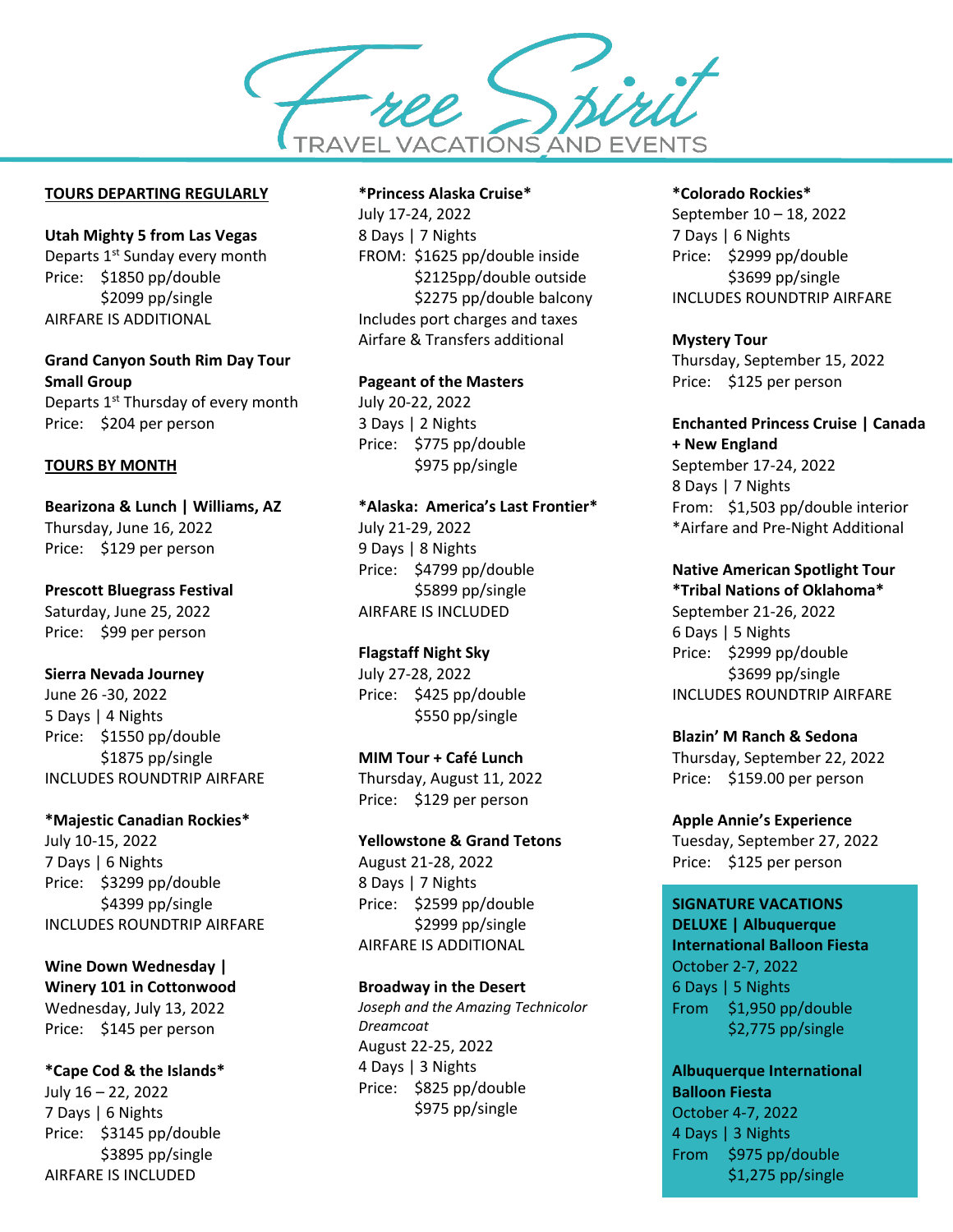#### **Mexico's Copper Canyon**

October 6-13, 2022 8 Days | 7 Nights Price: \$1895 pp/double \$2225 pp/single *\*Pre/Post nights available in Phoenix & Tucson at additional cost*

## **International Destination**

**\*Captivating Rhine River Cruise\*** October 8-15, 2022 8 Days | 7 Nights From \$3,459 pp/double \$4,457.75 pp/single AIRFARE IS ADDITIONAL

## **\*Columbia Snake River Cruise aboard the American Empress\***

October 9-17, 2022 9 Days | 8 Nights FROM: \$4098 pp/double AIRFARE IS ADDITIONAL

## **Wine Down Wednesday**

Wednesday, October 12, 2022 Price: \$145 per person

# **Dancing in Nashville | Line Dance**

**Tour (All Skill Levels Welcome!)** October 13 – 16, 2022 4 Days | 3 Nights Price: \$1295pp/double \$1850pp/single AIRFARE IS ADDITIONAL

## **Mexico's Copper Canyon**

October 13-20, 2022 8 Days | 7 Nights Price: \$1895 pp/double \$2225 pp/single *\*Pre/Post nights available in Phoenix & Tucson at additional cost*

## **Olive Mill & Gardens | Lunch**

Thursday, October 20, 2022 Price: \$159.00 per person

## **Relax in Rocky Point, Mexico**

October 25-28, 2022 4 Days | 3 Nights From: \$925pp/double \$1325pp/Single

#### **Mexico's Copper Canyon**

October 27-Nov 3, 2022 8 Days | 7 Nights Price: \$1895 pp/double \$2225 pp/single *\*Pre/Post nights available in Phoenix & Tucson at additional cost*

## **Halloween in Jerome**

Monday, October 31, 2022 Price: \$115 per person

#### **Discover Navajo**

November 1-4, 2022 4 Days | 3 Nights Price: \$950pp/double \$1150pp/single

## **San Diego Fleet Week**

November 3-6, 2022 4 Days | 3 Nights Price: \$850 pp/double \$1175 pp/single

## **Antelope Canyon & Horseshoe Bend**  November 9-10, 2022

Price: \$410 pp/double \$485 pp/single

## **Mexico's Copper Canyon**

November 10-17, 2022 8 Days | 7 Nights Price: \$1895 pp/double \$2225 pp/single *\*Pre/Post nights available in Phoenix & Tucson at additional cost*

## **High Tea at Arcadia Farms**

Friday, November 11, 2022 Price: \$165.00 per person

## **International Destination**

**\*Culinary Journey Through Tuscany, Italy\*** November 15 – 23, 2022 9 Days | 8 Nights Price: \$4499 pp/double \$5149 pp/single AIRFARE IS INCLUDED

#### **St. Anthony Monastery & Florence Winery**

Wednesday, November 16, 2022 Price: \$130 per person

## **Hawaiian Islands with Princess Cruises | Thanksgiving Cruise**

November 20 – Dec 5, 2022 Prices Starting At: Inside Cabin \$2,199 pp/double AIRFARE IS ADDITIONAL

#### **New York for the Holidays**

November 28 – December 2, 2022 5 Days | 4 Nights Price: \$2925 pp/double \$3725 pp/single AIRFARE IS INCLUDED

# **\*Mexico & Yucatan Cruise American**

**Voyages Ocean Navigator\***  Nov 29 – Dec 8, 2022 11 Days | 110 Nights FROM: \$2198 pp/double AIRFARE IS ADDITIONAL

## **40th Annual**

**Prescott Christmas Parade** Saturday, December 3, 2022 Price: \$159 per person

## **\*Memphis to New Orleans River**

**Cruise aboard the American Queen\*** December 4-12, 2022 9 Days | 8 Nights FROM: \$1898 pp/double AIRFARE IS ADDITIONAL

#### **Holiday Mystery Tour**

Thursday, December 8, 2022 Price: \$135 per person

## **Barleens Lunch and Show**

Wednesday, December 14, 2022 Price: \$125 per person

## **Princess Panama Canal | 10 Day Cruise**

December 28 – January 7, 2023 10 Days | 9 Nights Price Starting At: Inside Cabin \$1818 pp/Double | \$2886 pp/Single AIRFARE IS ADDITIONAL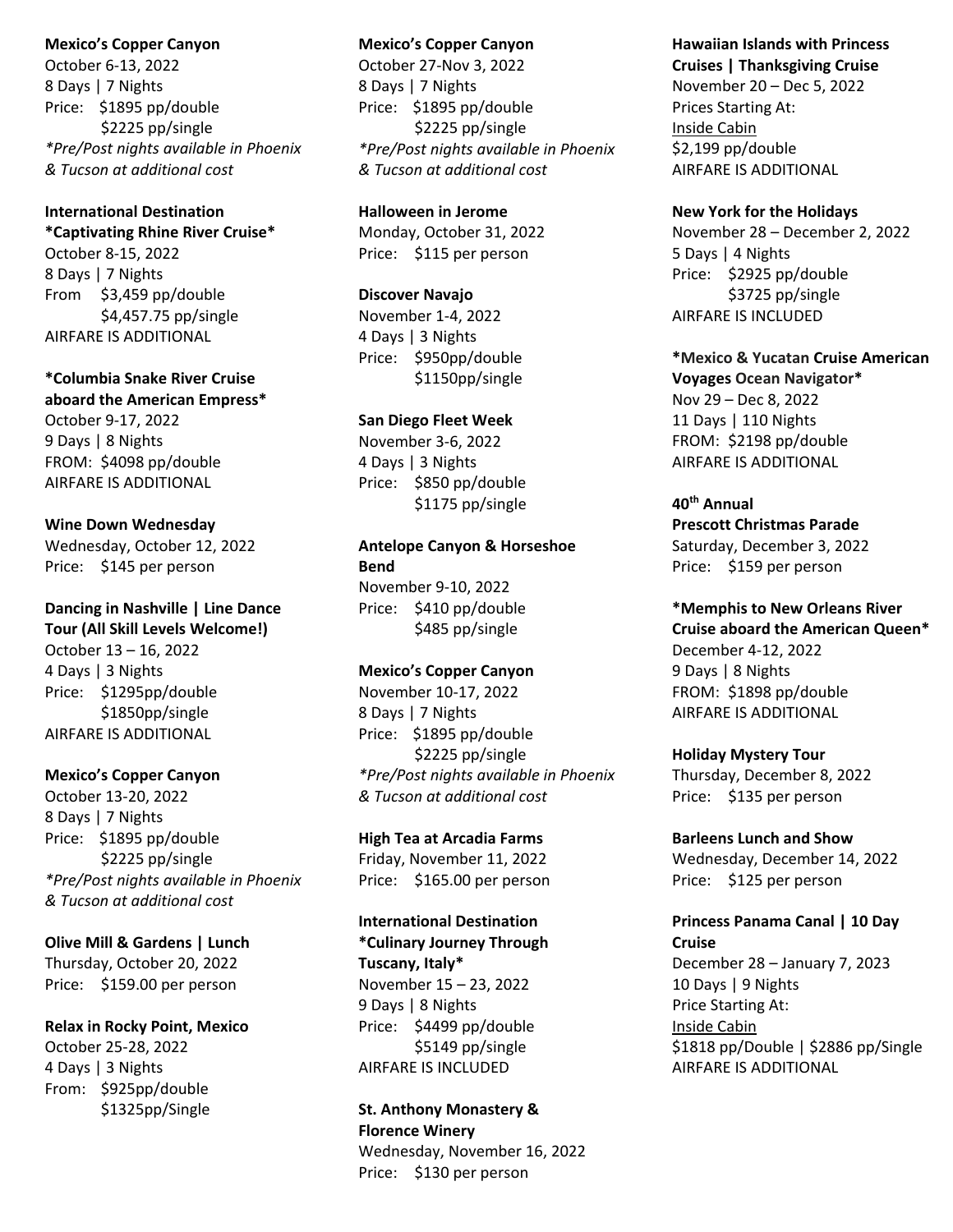#### **Tournament of Roses Parade \*\*5 PACKAGE OPTIONS\*\***

**\*Rose Bowl Game & Rose Parade** Dec 30 – Jan 3, 2023 5 Days | 4 Nights Starting at: \$3,195 pp/Double AIRFARE IS ADDITIONAL

## **3-Day Mini**

Dec 31 – Jan 2, 2023 3 Days | 2 Nights Price: \$750.00 pp/Double \$975.00 pp/Single

# **Boats & Floats (Mexican Riviera**

**Cruise)** Dec 31 – Jan 8, 2023 9 Days | 8 Nights From: Inside Cabin \$1725 pp/Double | \$2425 pp/Single

## **4-Day + Volunteer**

Dec 31 – Jan 3, 2023 4 Days | 3 Nights Price: \$950 pp/Double \$1250 pp/Single

**4-Day + Disneyland Parks Entry** Dec 31 – Jan 3, 2023 4 Days | 3 Nights Price: \$1200 pp/Double \$1500 pp/Single

**Scottsdale's Wild West Day Tour** Thursday, January 5th, 2023 Price: \$169.00 per person

**MIM Tour + Café Lunch** Friday, January 20, 2023 Price: \$129 per person

# **Barleens Lunch and Show**

Wednesday, January 25, 2023 Price: \$125 per person

## **Dolly Steamboat + Lunch**

Tuesday, February 2, 2023 Price: \$165 per person

## **Relax in Rocky Point, Mexico**

February 7-10, 2023 February 14-17, 2023 4 Days | 3 Nights From: \$925pp/double \$1325pp/Single **Mystery Tour** Thursday, February 16, 2023 Price: \$135 per person

## **Mardi Gras in Lafayette**

February 19-22, 2023 4 Days | 3 Nights Price: \$1,775 pp/double \$2,050 pp/single

## **Mardi Gras Deluxe Package**

February 19-24, 2023 6 Days | 5 Nights Price: \$2,300 pp/ double \$2,775 pp/single

## **Relax in Rocky Point, Mexico**

February 21-24, 2023 4 Days | 3 Nights From: \$925pp/double \$1325pp/Single

## **Antelope Canyon & Horseshoe Bend**

February 22-23, 2023 Price: \$450 pp/double \$535 pp/single

## **\*Holland America | South America Cruise on the Oosterdam** February 24 – March 10, 2023 19 Days | 18 Nights From: \$2,282 pp/double interior AIRFARE IS ADDITIONAL

## **Discover Navajo**

Feb 28 – Mar 3, 2023 4 Days | 3 Nights Price: \$975pp/double \$1175pp/single

## **Middle of Winter | Princess Cruise** March 4-11, 2023 8 Days | 7 Nights

From: \$1,475 pp/double \$2,195 pp/single

## **California Northern Coast**

March 4-10, 2023 7 Days | 6 Nights From: \$2,450 pp/double \$3,325 pp/single

## **Grand Canyon Railway Overnight**

March 15-16, 2023 2 Days | 1 Night Price: \$650 pp/ double \$785 pp/single

## **Native Arizona**

March 27-31, 2023 5 Days | 4 Nights Price: \$1,450 pp/ double \$1,895 pp/single

## **California Gardens**

April 14-16, 2023 3 Days | 2 Nights From: \$675 pp/double \$995 pp/single

# **Line Dance Cruise to**

**Cabo San Lucas, MX** April 14-19, 2023 6 Days | 5 Nights From: \$995 pp/double \$1,450 pp/single

## **California Dreaming**

April 17-19, 2023 3 Days | 2 Nights From: \$799 pp/double \$1,125 pp/single

## **\*Athens & The Greek Islands**

May 3-11, 2023 9 Days | 8 Nights From \$4,499 pp/double \$5,474pp/single INCLUDES ROUNDTRIP AIRFARE FROM PHOENIX

## **\*Holland America | Mediterranean Cruise**

May 28 – June 11, 2023 15 Days | 14 Nights From: \$2,902 pp/double interior AIRFARE IS ADDITIONAL

## **\*Best of Ireland**

May 31- June 12, 2023 13 Days | 12 Nights From \$3,949 pp/double \$5,318 pp/single AIRFARE IS ADDITIONAL